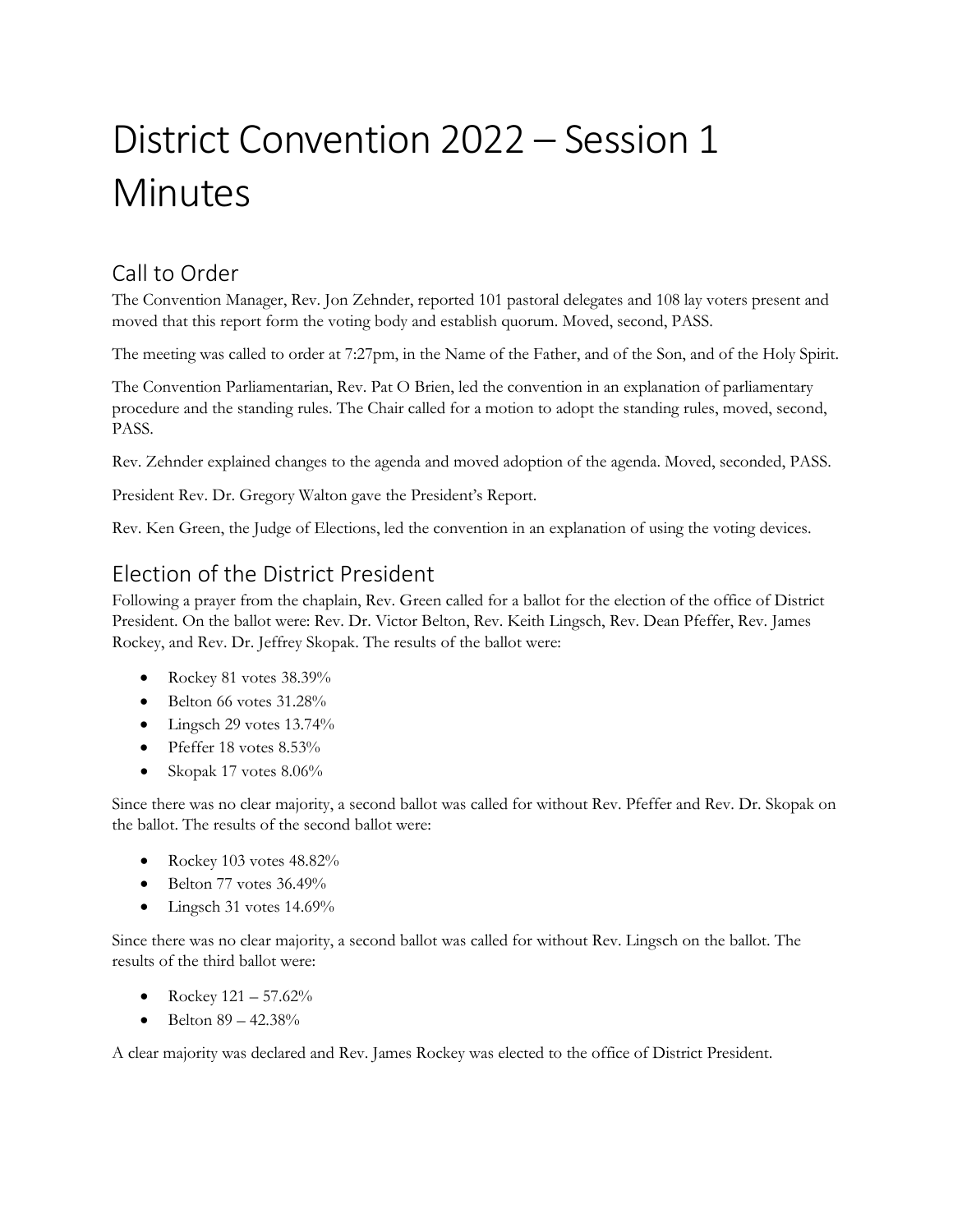Rev Jon Zehnder moved **Resolution 03.6 – 2022 – To Confer Emeritus Status Upon Rev. Dr. Gregory S. Walton.** This was seconded and sent to a vote. The results of the vote were:

- FOR  $-207$  votes 99.04%
- $AGAINST 2$  votes  $0.96\%$

#### Bible Study 1

Dr. Reed Lessing led a Bible study for the Convention, discussing Hebrews 12.

## Regional Caucuses

The convention separated into Regional Caucuses according to the five separate regions of the District in order to elect the Regional Vice Presidents and Regional Lay Representatives.

## Orders of the Day

Due being behind schedule, Rev. Gregory Walton made a motion to move the ratification to the next day in Session 2. This received a second and was passed.

#### Essay 1

Rev. Ben Haupt presented an essay concerning "mission zeal" and 7 myths about mission in our Synod.

## Regional Caucus Results

Rev. Walton declared the results of the Regional Caucuses as follows:

- Region 1
	- o VP Rev. Dr. Victor Belton
	- o Lay 1 Mrs. Karen Cerny
	- o Lay 2 Mr. Gary Engel
- Region 2
	- o VP Rev. Jay Winters
	- o Lay 1 Mrs. Deborah Beck
	- o Lay 2 Mr. Tracy Cripe
- Region 3
	- o VP Rev. Charles Reich
	- o Lay 1 Mrs. Sheryl DeWitt
	- o Lay 2 Mrs. Becky Hartmann
- Region 4
	- o VP Rev. Dr. David Brockhoff
	- o Lay 1 Mr. Mark Polzin
	- o Lay 2 Ms. Judy Schweichler
- Region 5
	- o VP Rev. Stephen Carretto
	- o Lay 1 Mr. Stephen Bradshaw
	- o Lay 2 Ms. Nancy Volz